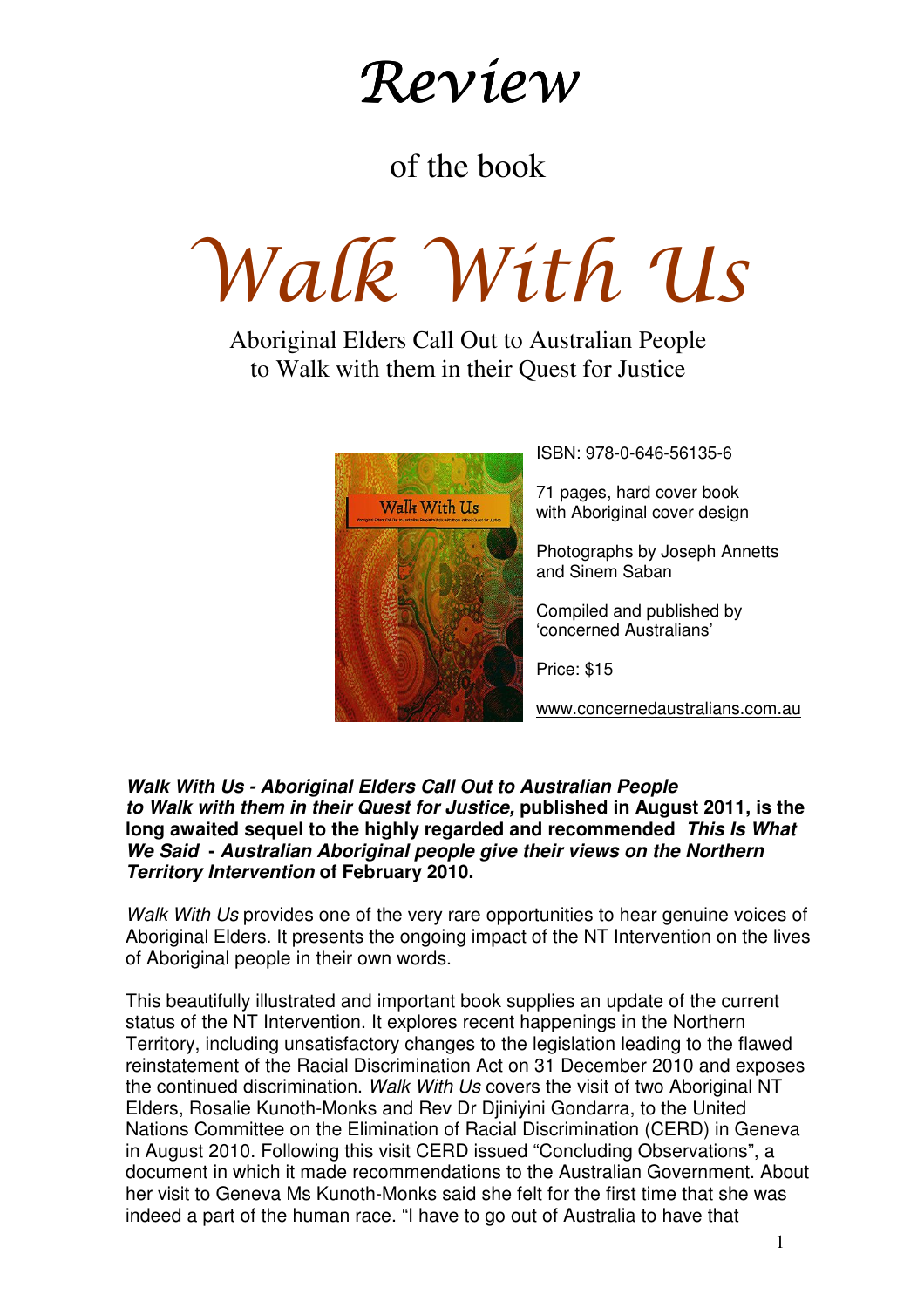wonderful feeling and the lack of control that was on me, in a different country a long, long way from home."

Six communities are presented in this book: Galiwin'ku - Elcho Island, Nauiyu - Daly River, Yuendumu, Utopia, Yirrkala and Milingimbi, and what the Elders are saying about the Intervention; shires and hub towns; customary law; culture, language and identity; respect and heritage.

The deep hurt and great despair the NT Intervention is causing Aboriginal people is evident from comments like the one from George Gaymarani Pascoe from Milingimbi: "The Intervention has brought the history of welfare reform back today. We don't want that. It hurts. Today a lot of our people are committing suicide; today a lot of our people can't cope with the Intervention." Rosalie Kunoth-Monks even calls the Intervention a 'second invasion' saying "It is the land that holds us together and following the second invasion of the 2007 Intervention, we are hurting, we are suffering".

The heartfelt and passionate statement by seven NT Aboriginal Elders in Melbourne on 7 February 2011 to the people of Australia which was read out by Djapirri Mununggirritj to an audience of about 400 people at a forum at the Melbourne University Law School is particularly striking. The threat to their culture, language and heritage as well as their loss of human rights are clearly expressed in this moving statement. The statement ends with an emotional appeal to all people of Australia to "walk with us in true equality. Speak out and help to put an end to the nightmare that Northern Territory Aboriginal people are experiencing on a daily basis."

The message these Elders are sending to the people of Australia is clear: we need to resist these policies that are causing Aboriginal people so much hurt and harm, instead we need to walk with them. As Rev Dr Djiniyini Gondarra put it: "Don't let the other people, the First People of this country, be rejected! Being seen as the second class citizen! Being seen as an outcast! We have lived in this country as a foreigner! We invite you brothers and sisters, walk with us, then fight a system that victimises people."

Also included in Walk With Us are important quotes by Malcom Fraser, Alastair Nicholson, Aboriginal people from other parts of Australia, leading Australians and last but not least Navi Pillay, the UN High Commissioner for Human Rights. Ms Pillay flew into Darwin in May 2011 especially to meet with Aboriginal Elders and leaders from communities across the Territory.

Walk With Us continues with the further round of consultations which started in June 2011. Ms Pillay remarked: "There should be a major effort to ensure not just consultation with the communities concerned in any future measures, but also their consent and active participation". The book concludes with a response by Rev Dr Djiniyini Gondarra to the Prime Minister Julia Gillard's Announcement of a Second Intervention in the Northern Territory.

Auntie Millie said about this book that it is "heartbreaking to read the words of the people from the Northern Territory"

At the Sydney launch of Walk With Us on 1 September 2011, Jeff McMullen conveyed a heartfelt message from Rosalie Kunoth-Monks, whose quotes are also featured in the book, that she wanted the audience to know that the voices in this